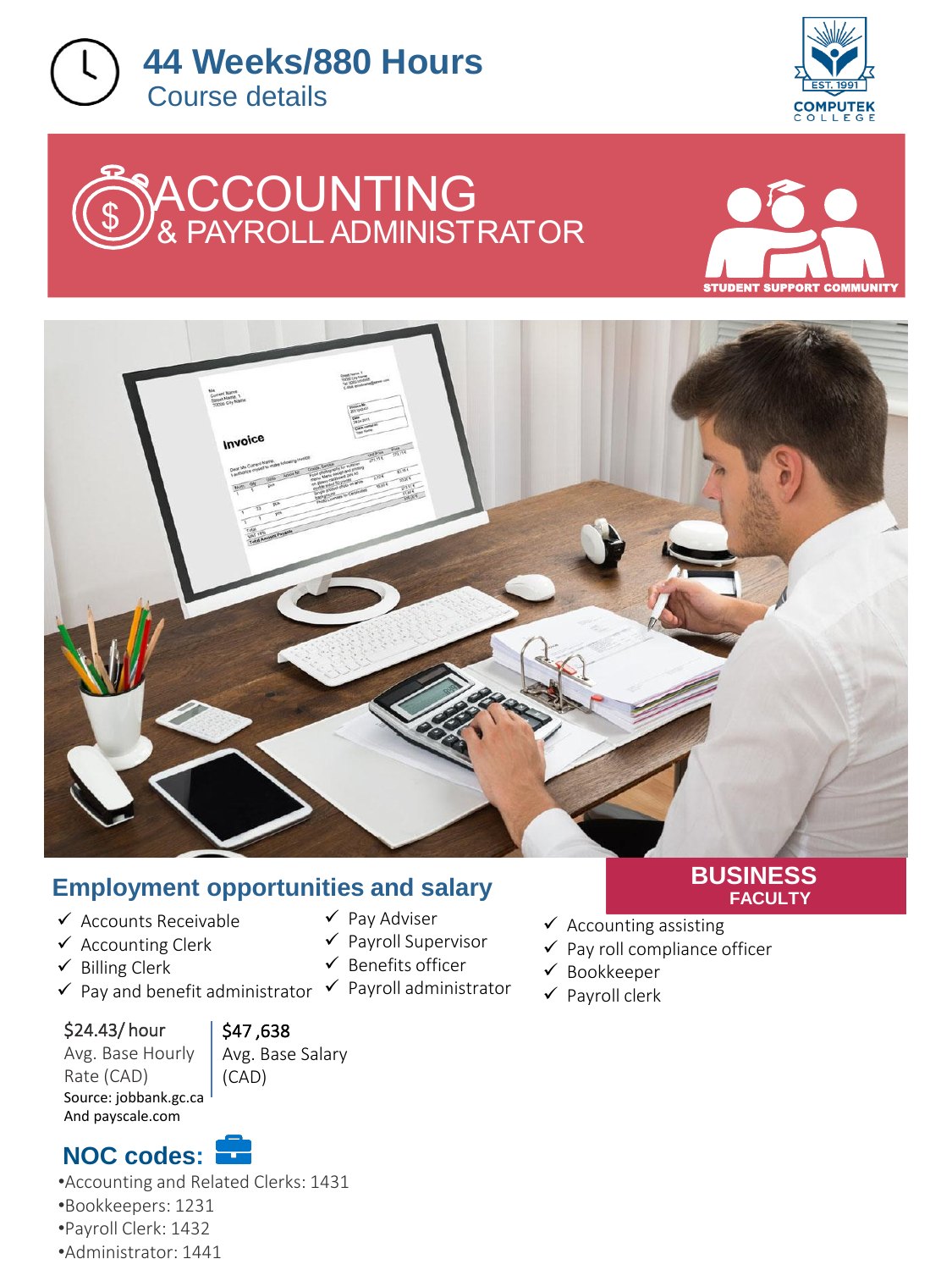# **44 Weeks/880 Hours**  Course details



### **Program Summary**

The Accounting and Payroll Administration Diploma program provides students with hands-on training in accounting and payroll as well as implementation and operation of computerized accounting systems. The students will learn Bookkeeping and Accounting, Quick Books, Simply Accounting, ACCPAC, Financial Analysis & Control, Payroll Levels 1 and 2 and MS Office. Upon completion of this program, you will have the necessary skills to keep a set of books, both manually and on a computerized system.



## **Learning Focus**

- Essential skills
- Microsoft windows
- MS Excel Level 1-2
- MS Power Point
- MS Access
- MS Outlook & Email
- Communication Essentials
- Business Communications
- Employment Achievement Strategies
- Accounting & Bookkeeping
- Simply Accounting
- Quick Books
- ACCPAC
- Payroll Level I
- Payroll Level II
- Financial Analysis and Control





## **What do accountant payroll administrator do?**

A payroll administrator is the person who is responsible for ensuring that all employees within an organization are paid in an accurate and timely fashion. A payroll administrator will generally work with other office personnel, as well as accounting and human resources personnel.

A payroll administrator will have a variety of duties as associated with their job position, which can vary depending on the type and size of their organization. Some typical duties will include processing employee paychecks, preparing and distributing employee paychecks, filing tax deduction reports, filing voluntary deduction reports, updating company payroll procedures, recording company payroll procedures, performing various accounting tasks as required, and seeking and attaining knowledge of accounting and tax reporting laws.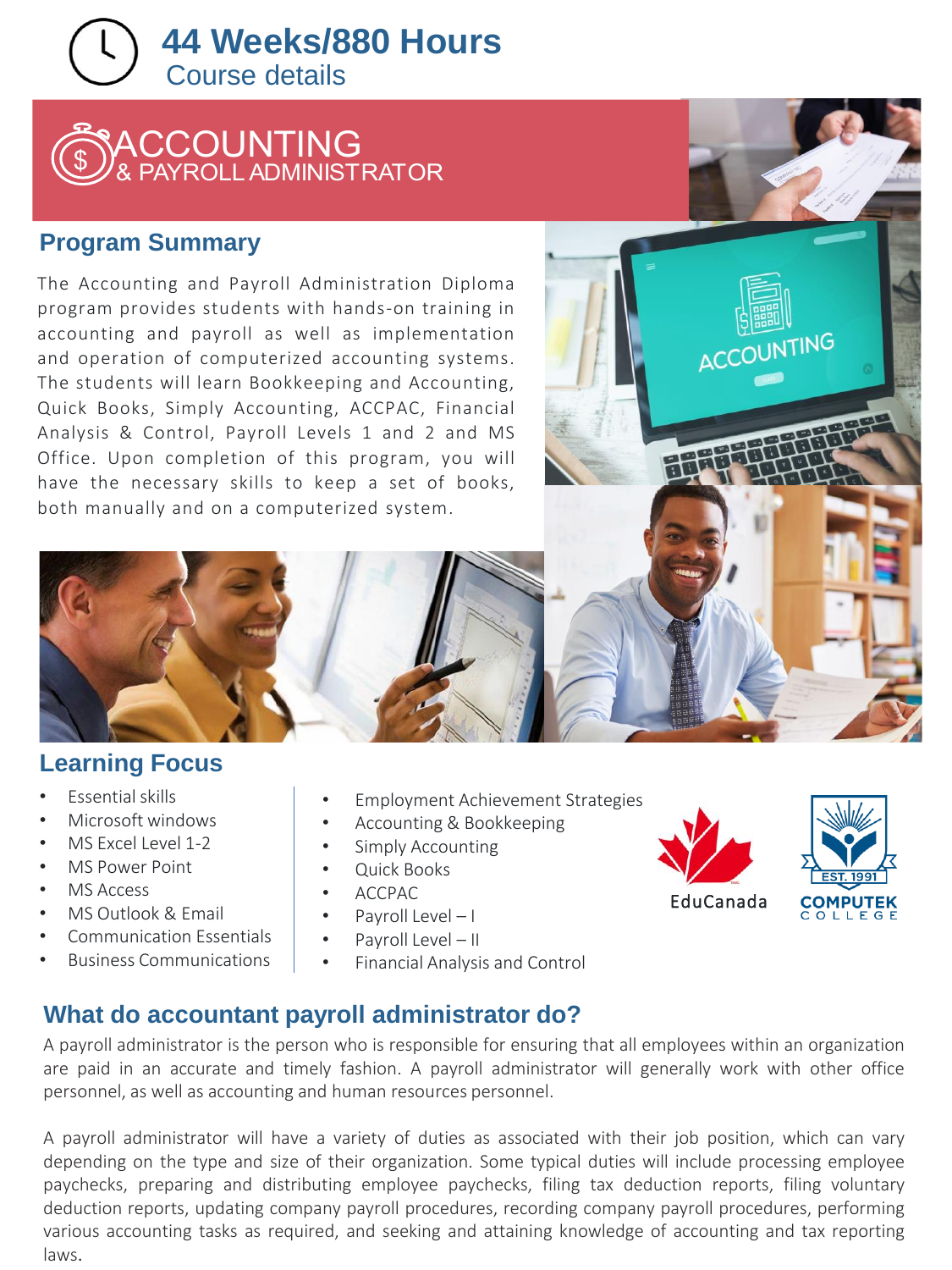| CCOUNTING<br>PAYROLL ADMINISTRATOR                                                                                                                                                                                                                                                                                                                                                                                                                               |              |
|------------------------------------------------------------------------------------------------------------------------------------------------------------------------------------------------------------------------------------------------------------------------------------------------------------------------------------------------------------------------------------------------------------------------------------------------------------------|--------------|
|                                                                                                                                                                                                                                                                                                                                                                                                                                                                  | <b>Hours</b> |
| <b>Essential Skills</b><br>In this module, the students will explore the Essential Skills that people require for work, learning and<br>life, which provide the foundation for learning various other skills.                                                                                                                                                                                                                                                    | 25           |
| <b>Microsoft Windows</b><br>In this module, the students will explore the basic system operating functions of Microsoft Windows,<br>which include managing the desktop, files and folders, running applications, system settings and tools.                                                                                                                                                                                                                      | 50           |
| <b>Microsoft Word</b><br>The students will learn to compose and format formal business letters, reports, tables and other<br>business forms. They will enter and edit text in documents and tables, change page layouts, and format<br>using tabs and font styles to produce professional looking documents. Discover how to save and<br>retrieve documents, activate spell-checking tools, use the mouse to activate the Tabs and create and<br>edit documents. | 50           |
| <b>Microsoft Excel - 1 &amp; 2</b><br>The module focuses on how to input and organize data; format and print worksheets and charts; as<br>well as how to edit, move and copy text, formulas and files. In addition to creating formulas, graphs<br>and pie charts, work with multiple worksheets, use advanced formatting techniques to track and<br>analyze business operations and produce presentations and financial reports.                                | 100          |
| <b>Employment Achievement Strategies</b><br>This module focuses on providing students with effective job search strategies, cover letter and<br>strategic resume writing, effective interviewing skills and interview preparation to ensure their success<br>in the career search process.                                                                                                                                                                       | 25           |
| <b>Microsoft Access</b><br>This program of Microsoft office suite, will teach students how two use MS Access to manage<br>business data. Students will learn how to enter and edit data using tables and forms they have<br>created, how to query, sort and create reports using wizards.                                                                                                                                                                        | 50           |
| <b>Microsoft PowerPoint</b><br>In this module the focus lies on how to create dynamic business presentations and slide shows.<br>Students are taught how to create and modify presentations using edit text, add color, change fonts,<br>layouts and background styles.                                                                                                                                                                                          | 25           |
| <b>Microsoft Outlook &amp; Email</b>                                                                                                                                                                                                                                                                                                                                                                                                                             |              |

Students can expect to cover such information as email composing, formatting as well as inserting attachments. As well, more advanced email manipulation topics and customization are addressed, such as filtering mail, creating folders, templates and rule wizard applications. 25

### **Communication Essentials**

Upon completion of this course, students will understand the major concepts from communication theory, be able to recognize these concepts in their own experience and be able to build on their own personal communication style 25